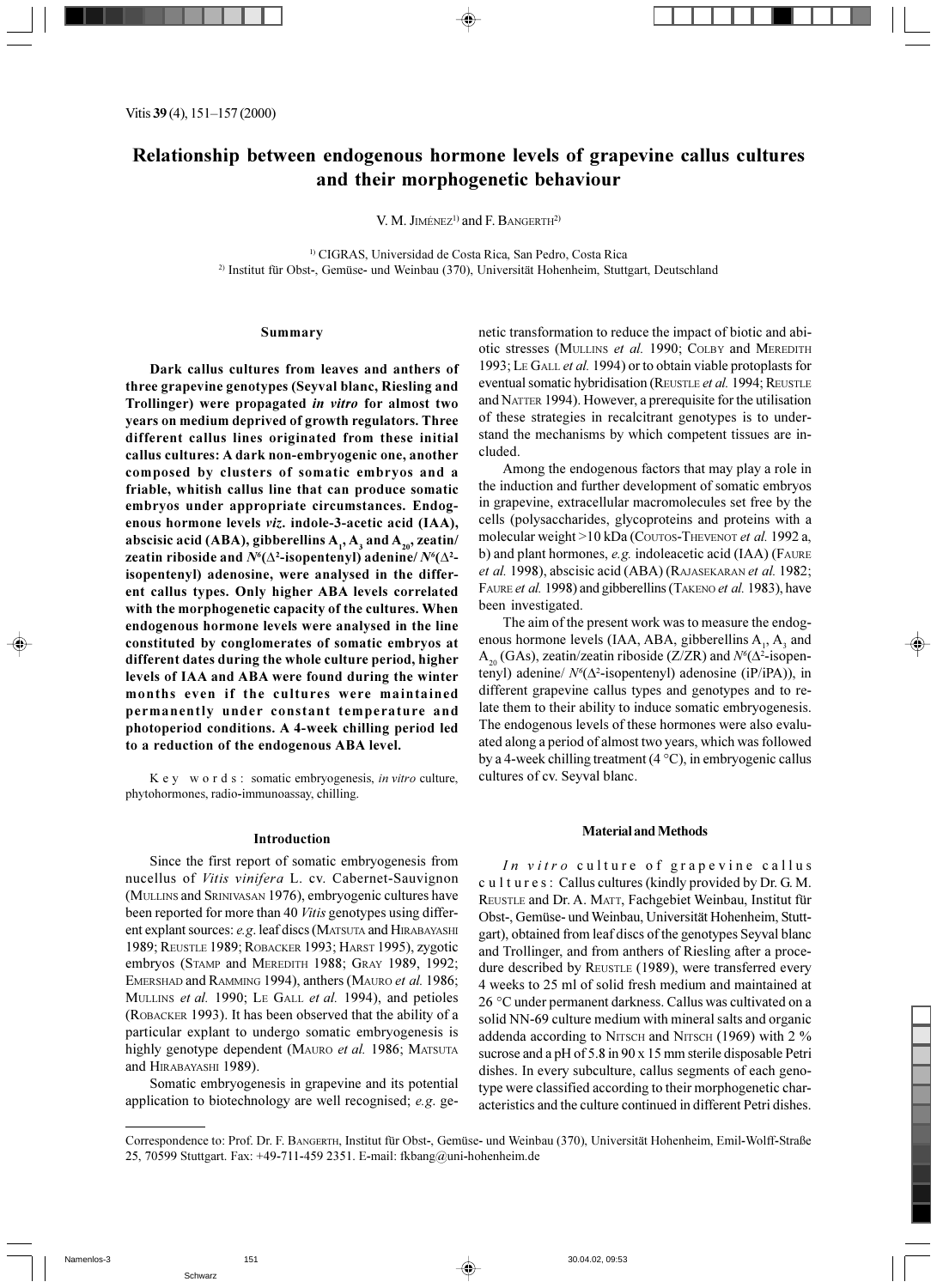The categories used for classification were:  $(A_n)$  dark callus producing somatic embryos, (A) brown to dark callus without embryogenic ability, (B) embryo clusters producing secondary embryos, and (C) friable whitish-yellowish callus.

After 16 months of culture, callus samples were subcultured on 25 ml of LS/R solid medium (LINSMAIER and Skoog 1965), supplemented with 0.4 mg l<sup>-1</sup> thiamine HCl. 100 mg l<sup>-1</sup> myo-inositol and 3 % sucrose (pH adjusted to 5.8 with KOH). They were incubated at  $26^{\circ}$ C at a 16 h photoperiod (4.75 W m<sup>-2</sup> provided by 40 W fluorescent lamps, Philips, Eindhoven, Netherlands) in order to characterise their regeneration ability, which was evaluated after 4 and 8 weeks. The plant material was cultured for a total period of 24 months.

Sampling for hormone determination in the different callus types: The determination of IAA, ABA, GAs, Z/ZR and iP/iPA was always performed on the ame sample. Samples of the different callus types (A, B and C) were surface dried and cleaned with a paper towel. immediately frozen in liquid nitrogen and stored at -20 °C. The frozen samples were then freeze-dried and stored again at -20 $\,^{\circ}$ C.

The B-type callus of Seyval blanc was sampled 13 times during the experiment and evaluated for their endogenous hormone content. Since GAs were not analysed from the onset of the study, there are some data missing in the analysis of this group of hormone.

 $C$  h i l l i n g : To evaluate the effect of chilling on the endogenous hormone levels of the Seyval blanc B-type callus line, after the 22<sup>nd</sup> subculture, some samples were maintained at 4 °C in the dark for 4 weeks.

Extraction and purification of plant h o r m o n e s : Approximately 300 mg dry weight (DW) per sample were ground in liquid nitrogen, homogenised with an Ultra-Turrax (Janke and Kunkel, Staufen, Germany) in 80 % methanol below 0 °C and then extracted overnight with 50 ml 80 % aqueous methanol in the darkness at 4  $\degree$ C. The extracts were then filtered through G4-glassinter-filters (max. pore size 10-16 μm; Schott, Mainz, Germany). To estimate the losses that can occur during purification an internal standard of 1-<sup>14</sup>C-IAA (spec. act. 14 mCi·mmol<sup>-1</sup>; Amersham, Braunschweig, Germany) was added. The extract was dried under vacuum and dissolved in 12 ml 0.1 M ammonium acetate (pH 9.0) by using an ultrasonic bath and were subsequently frozen at -20 $\degree$ C overnight. After thawing, the extract was centrifuged at 22,000 rpm at 4  $\degree$ C for 25 min.

For purification, the supernatant obtained by centrifugation was passed through a preconditioned column combination of polyvinylpyrrolidone (Sigma Chemical Co., Deisenhofen, Germany), DEAE-Sephadex A-25 (Pharmacia, Freiburg, Germany) and a  $C_{18}$  Sep-Pak cartridge (reversed phase, Waters, Eschborn, Germany) (modified by BERTLING and BANGERTH 1995).

Quantification of hormones: Hormones were quantified by radio-immunoassay using polyclonal antibodies. Fractions containing IAA, ABA and GAs were methylated with diazomethane. Antibodies used were raised in rabbits against free IAA, free ABA, GA,, ZR and iPA and radioimmunological hormone analysis was performed according to BOHNER and BANGERTH (1988). Cross reactions of the GA, antibody used were determined according to BERTLING and BANGERTH (1995), to be about 90 % with GA, and  $GA_{20}$ . Therefore, the GAs determined by means of this antibody are expressed as GA<sub>3</sub> equivalents and called GAs in the following text.

Overall recovery during the described purification procedures was previously determined by radiolabelled internal standards, and was found to be between 40 and 70 % for IAA, >92 % for ABA, >89 % for GAs and >80 % for both cytokinins. Therefore, the IAA internal standard was the only one used regularly and the IAA levels obtained were adjusted to the corresponding recovery value for each sample, due to the high variation.

Statistical analysis: Endogenous hormonal levels were determined in at least three biological replications and analysed using the STATISTICA for Windows (StatSoft Inc., Tulsa, Oklahoma, USA) Version 5.1 Studenten-Version; '97 Edition. The Post-Hoc Tukey's Honest-Significant-Difference-Test (HSD) for unequal N (Spiotvoll/Stoline) was used to determine significant differences in hormone level means  $( $0.05$ ).$ 

## **Results**

In vitro response: The callus cultures of Seyval blanc and Riesling were characterized by their dark colour and by the spontaneous formation of whithish structures on their surface, therefore they were classified as type  $A_{n}$ . After continuous subculture, some of these  $A<sub>B</sub>$  callus cultures lost their ability to produce somatic embryos, and just continued growing in size, without showing any sign of organised development (they were then graded as type Acallus). When the whitish structures formed on the surface of the  $A_{p}$  callus cultures were isolated and cultured separately, they could form clusters of somatic embryos (type B) in Seyval blanc and friable, whitish-yellowish callus (type C) in Seyval blanc and Riesling; some of them also germinated and were discarded. On the other side, the Trollinger callus cultures behaved similarly during the whole experiment: They never regenerated shoots of somatic embryos. In summary, type A callus was typical for all three genotypes, types  $A_{B}$  and C for Seyval blanc and Riesling, and type B just for the former.

Four weeks after transfer to the regeneration conditions mentioned above, a further development of the somatic embryos, that compose the clusters of the B-type structures, was observed. At that moment it was possible to recognise, using a stereo microscope, the presence of torpedo-shaped embryos. However, those embryos did not develop further, as observed 4 weeks later. A similar phenomenon, but to a lesser extent, was noticed after transferring the  $A_{B}$ - and C-type callus cultures to the same regeneration conditions. None of the A-type callus cultures showed any sign of morphogenetic competence.

## 152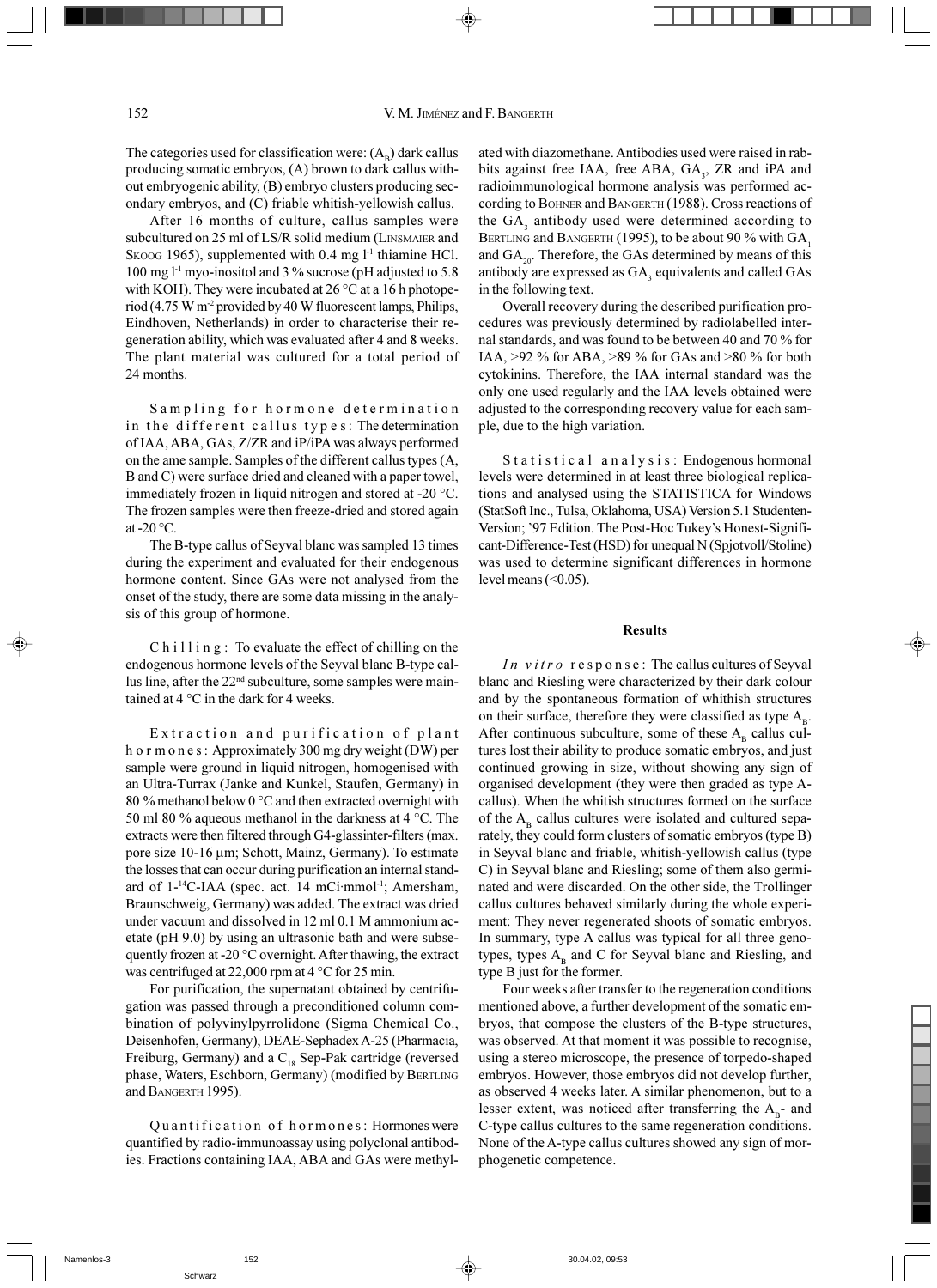Endogenous hormone levels in the different callus lines: The average endogenous hormone levels of the different callus types from the distinct genotypes are presented in Fig. 1. The  $A<sub>n</sub>$ -type callus could not be analysed, because its amount tended to diminish with time of culture, through to its transformation into A- and B-callus, in detriment of its own growth. The highest IAA concentration was found in the A-type callus of Seyval blanc, and the lowest in the same callus type of the other two genotypes. Medium concentrations were obtained in the B- and C-type callus cultures of Seyval blanc and the C-type callus of Riesling. Higher ABA levels were found in B- and C-type callus cultures of Seyval blanc than in any other callus culture evaluated. Compared to the analysed material, no differences were found. The concentration of GAs in the Trollinger A-callus was almost twice as much.

Higher Z/ZR levels were found in B- and C-type callus cultures of Seyval blanc compared to A-type callus cultures of the same genotype and of Trollinger. Intermediate values were obtained in both callus types of Riesling (not significantly different from any other type). For iP/iPA, an almost opposite behaviour to what was observed for Z/ZR was found: A-type callus cultures of Seyval blanc and Trollinger contained the highest levels of these hormones, compared to lower levels in the other callus lines. Considering the levels of all hormones analysed, no differences were found neither between the B- and C-type callus cultures of Seyval blanc, nor between both callus types in Riesling.

Annual changes in the endogenous hormone levels in the embryogenic line: As mentioned above, the B-type callus of Seyval blanc was the only callus type with sufficient increase in growth to allow the collection of tissue for periodical evaluations of their endogenous hormone levels. These evaluations were conducted at different dates within almost two years (Fig. 2).

The concentration in IAA seemed to exhibit a cyclic behaviour, reaching maximum values in winter. In the second year, the increase in IAA started already in summer. The concentration of ABA behaved similar to that of IAA, but displaced by one or two months: In February 1997 a low initial ABA content was followed by a peak which then declined within the following 5-6 months. Finally, it increased again to a maximum in December 1997, before it started to decline again. In the case of GAs, no definite pattern could be detected; in most of the samples the level of GAs was very low and just above the detection limit. Only in September 1997 a maximum concentration was observed. The levels of the two classes of cytokinins in these samples were also low, showing a similar pattern for Z/ZR and iP/iPA concentration.

Effect of chilling on endogenous hormone contents: The endogenous hormone content in B-type callus cultures of Seyval blanc, either chilled at 4 °C for 4 weeks or cultured under normal conditions (26 °C) are presented in the Table. Except for ABA and IAA the endogenous levels of all other hormones were similar in the chilled and untreated samples. The chilling process caused a considerable decline in the ABA content and, although statistically not significant, a doubling in the IAA concentration in the tissues. When transferred to regeneration conditions, 100 % of the chilled callus cultures produced somatic embryos that developed further, compared to only 40 % in the untreated callus cultures.

## **Discussion**

In vitro  $r \in s$  p on se: The genotypes used in these experiments were chosen because of their distinct in vitro behaviour under the culture conditions tested. Seyval blanc



Fig. 1: Endogenous levels of IAA (A), ABA (B), GAs (C), Z/ZR (D) and iP/iPA (E) in the B-, A- and C-callus types of grapevine (S: Seyval blanc; R: Riesling and T: Trollinger). Significant differences (<0.05) are marked by distinct letters.

◈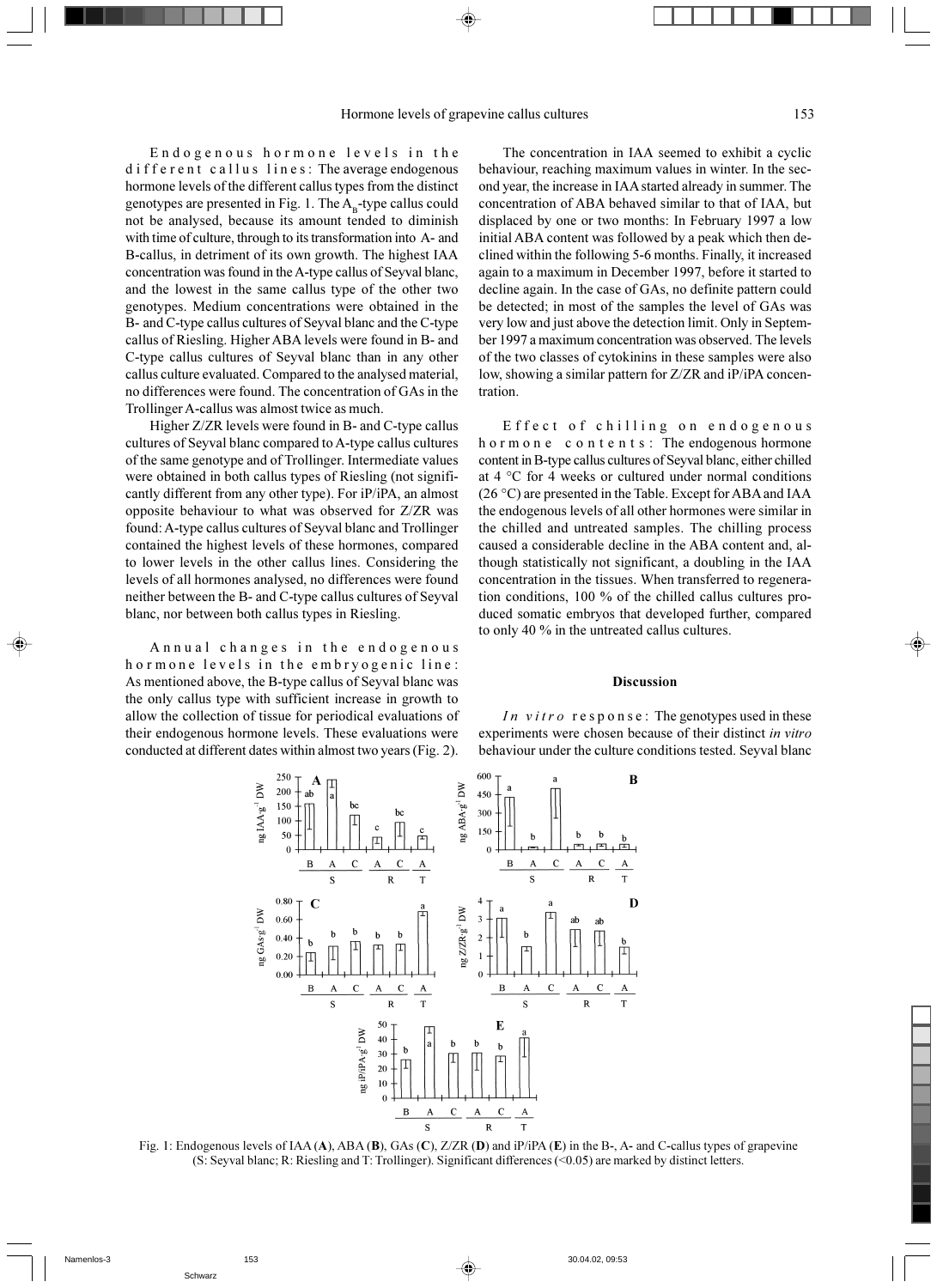V. M. JIMÉNEZ and F. BANGERTH



Fig. 2: Endogenous hormone levels of B-type calli (Seyval blanc), analysed at different dates during almost two years of culture.

Table

Endogenous hormone content (ng g<sup>-1</sup> DW) of B-type callus of Seyval blanc kept at 4  $\rm{^{\circ}C}$  for 4 weeks (chilling), or at 26 °C (control). Significant differences (<0.05) are marked by distinct letters

|              | IA A            | ABA            | GAS               | Z/ZR              | iP/iPA           |
|--------------|-----------------|----------------|-------------------|-------------------|------------------|
| 26 °C        | $240 \pm 30 a$  | $398 \pm 48a$  | $0.13 \pm 0.01$ a | $2.44 \pm 0.75$ a | $27.0 \pm 0.0 a$ |
| $4^{\circ}C$ | $480 \pm 108 a$ | $251 \pm 29$ b | $0.15 \pm 0.01$ a | $2.89 \pm 0.26$ a | $31.5 \pm 3.8 a$ |

◈

and Riesling are known for their competence for somatic embryogenesis, and the former genotype also for its ability to form embryo clusters through secondary embryogenesis. On the other hand, Trollinger lacks this capacity and has never been reported to generate shoots or somatic embryos (G. M. REUSTLE and A. MATT, pers. comm.).

The main difference between Seyval blanc and Riesling genotypes was the inability of the latter to form B-type callus. In this genotype, the continuous growth of the somatic embryos, without a developmental arrest, led to the formation of abnormally germinated embryos, similar to what was observed in caraway (Carum carvi L.), soybean, alfalfa and

grapevine (c.f. references in FAURE et al. 1998), and in consequence, impaired the development of B-type callus. This phenomenon can possibly be related to the endogenous hormone levels in the different genotypes (see below). The other extreme was found in Trollinger, whose callus did not show any sign of morphogenetic capacity. This kind of genotypic differences, regarding somatic embryogenesis, has been found for grapevine before (MAURO et al. 1986; MATSUTA and HIRABAYASHI 1989; GRAY 1992).

The constant removal of the somatic embryos and other structures formed on the surface of the  $A_B$ -type callus segments, led to a cease in the production of such structures

154

 $\bigoplus$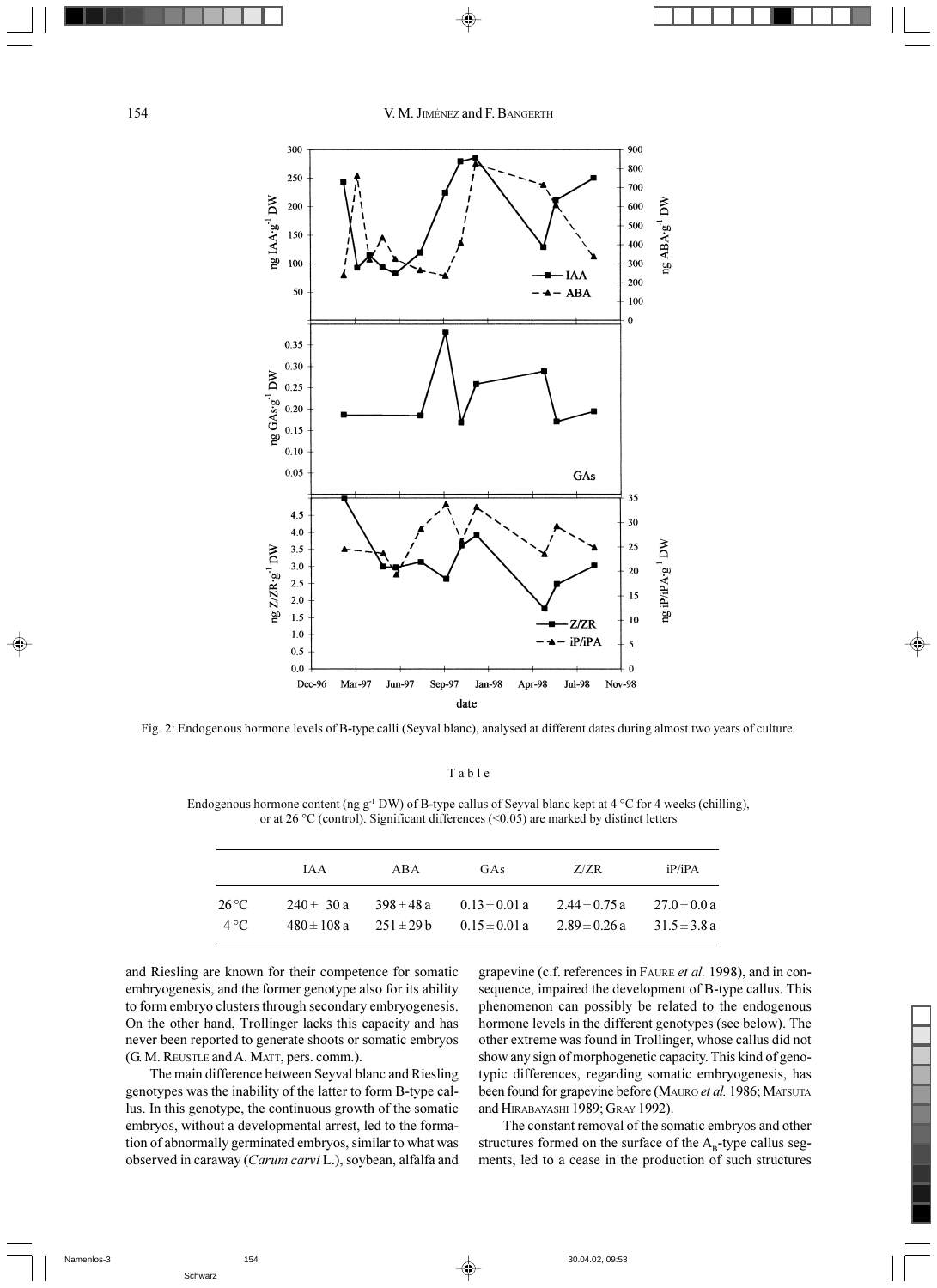with the consequence of A-type callus establishment being unable to carry out any morphogenetic development when transferred to regeneration conditions. After the C-type callus cultures of both cultivars were transferred to regeneration conditions, different morphogenetic developments were observed: While in Seyval blanc some embryos were formed on the surface of the callus cultures which developed further, in Riesling root and shoot formation occurred. It is not clear if the latter is the result of an embryogenic or an organogenic process. It has been observed earlier that both embryogenic and organogenic modes of plant regeneration are commonly induced *via* somatic embryos (POPESCU 1996).

Once transferred into regeneration conditions, the arrested somatic embryos present in the B- and  $A<sub>B</sub>$ -type callus cultures of Seyval blanc developed further, but only up to the torpedo stage. Thereafter they formed abnormal structures or stopped growing. FAURE and AARROUF (1994) and FAURE et al. (1998) also found a blockage in the further development of grapevine somatic embryos, once they reached the torpedo stage. RAJASEKARAN et al. (1982) assumed this developmental arrest to be a type of dormancy.

Endogenous hormone levels in the different callus lines: To the best of our knowledge, there is no previous report, in which the endogenous hormone levels in grapevine callus cultures varying in their degree of competence to conduct somatic embryogenesis were compared. In the present study the B- and C-type callus cultures of Seyval blanc had identical hormonal patterns. Even if both callus lines had distinct organisation patterns, as described above, they shared the fact, that when cultured under regeneration conditions, further development of somatic embryos occurred in both lines.

Identical hormone patterns were also found between both callus types in Riesling. However, in this case, the morphological and morphogenetic differences between them were more conspicuous. While the A-type callus cultures did not show any sign of morphogenesis, the appearance of roots and shoots was obvious in the C-type callus cultures. Since roots and shoots originated independently, and did not form part of the same axis, they were considered to be organogenetic in nature.

Endogenous IAA levels did not seem to be a very determinant indicator of embryogenic competence in the grapevine model system evaluated. Contrary to carrot and cereal systems described elsewhere (VASIL 1987; KOMAMINE et al. 1992), in the case of grapevine, the competent callus lines are formed by somatic embryos inhibited in their development (REUSTLE 1989), and not by proembryonal or competent cells, that need to be induced to form somatic embryos (KOMAMINE et al. 1992; NUTI RONCHI and GIORGETTI 1995). At the time of hormone analysis, the critical step, from a proembryonal mass of cells (with radial symmetry), to an oblong embryo (with bilateral symmetry), in which IAA levels are determinant, had already passed.

IAA levels seem to be more dependent from genotype than related to the characteristics of the callus cultures (Fig. 1). Only FAURE et al. (1998) found that in grapevine somatic embryos the IAA levels decreased sharply during the expression of somatic embryogenesis, due to an increase in weight and also to an absolute decrease of the IAA content. However, they did not evaluate endogenous hormone levels in incompetent tissues.

Endogenous ABA levels seemed to be more related to the embryogenic competence of the grapevine callus cultures, than any other hormone evaluated. Higher levels of endogenous ABA were typical of competent callus lines (B- and C-type Seyval blanc callus cultures). Since these callus lines originated from the multiplication of the whitish structures formed on the surface of A-type callus, their endogenous hormone levels should be representative for these structures. It was mentioned above that the inability of Riesling to form B-type callus cultures might be due to the fact that all somatic embryos, formed on the surface of the A-type callus, germinated instantly, not permitting their proliferation through secondary embryogenesis to form the B-type callus. Probably the ABA synthesised in the somatic embryos formed on the surface of the A-type callus cultures determines their further development. If concentrations are high, somatic embryos are inhibited to germinate precociously, and rather proliferate, probably through secondary embryogenesis. If, however, ABA concentrations are low, precocious germination occurs, impairing the establishment of a callus-type tissue. FAURE et al. (1998) related low levels of endogenous ABA to high levels of precocious germination of grapevine somatic embryos, as compared to zygotic embryos, in which normally a quiescent period occurs previous to germination (ROCK and QUATRANO 1995).

Few can be concluded in relation to the role of GAs as an indicator of embryogenic competence from the results obtained. Since no differences in the GAs levels were observed among the various callus types in Seyval blanc and Riesling; the higher levels in Trollinger seem to be genotype dependent.

The influence of cytokinins seems to be more related to cell division than to the embryogenic process, as also proposed previously for *Pimpinella anisum* (ERNST et al. 1984). Those callus types with a higher growth rate (B and C, data not shown) contained higher levels of Z/ZR and lower ones of iP/iPA (Fig. 1). These results coincide with the characteristics of the different cytokinins were Z is considered the active cytokinin and iP its immediate non-active precursor (KAMÍNEK et al. 1997; STRNAD 1997).

The low growth rate and lack of competence of A-type callus cultures are reflected in the low endogenous levels of most hormones analysed. Exceptions are the IAA levels in Seyval blanc and GAs and iP/iPA levels in Trollinger. No explanation can be presented for the first case, and genotypic differences may be related to the latter.

Annual changes in the endogenous hormone levels in embryogenic lines: Endogenous hormone levels in B-type callus cultures of Seyval blanc were analysed during 19 months of culture under homogeneous maintenance conditions. Samplings were conducted always at the end of a 4-5 weeks culture cycle to avoid fluctuations in the endogenous hormone levels, caused by activation of growth after transfer to fresh medium. While the endogenous IAA and ABA contents followed a more or less cyclic pattern, those of GAs and

Schwarz

⊕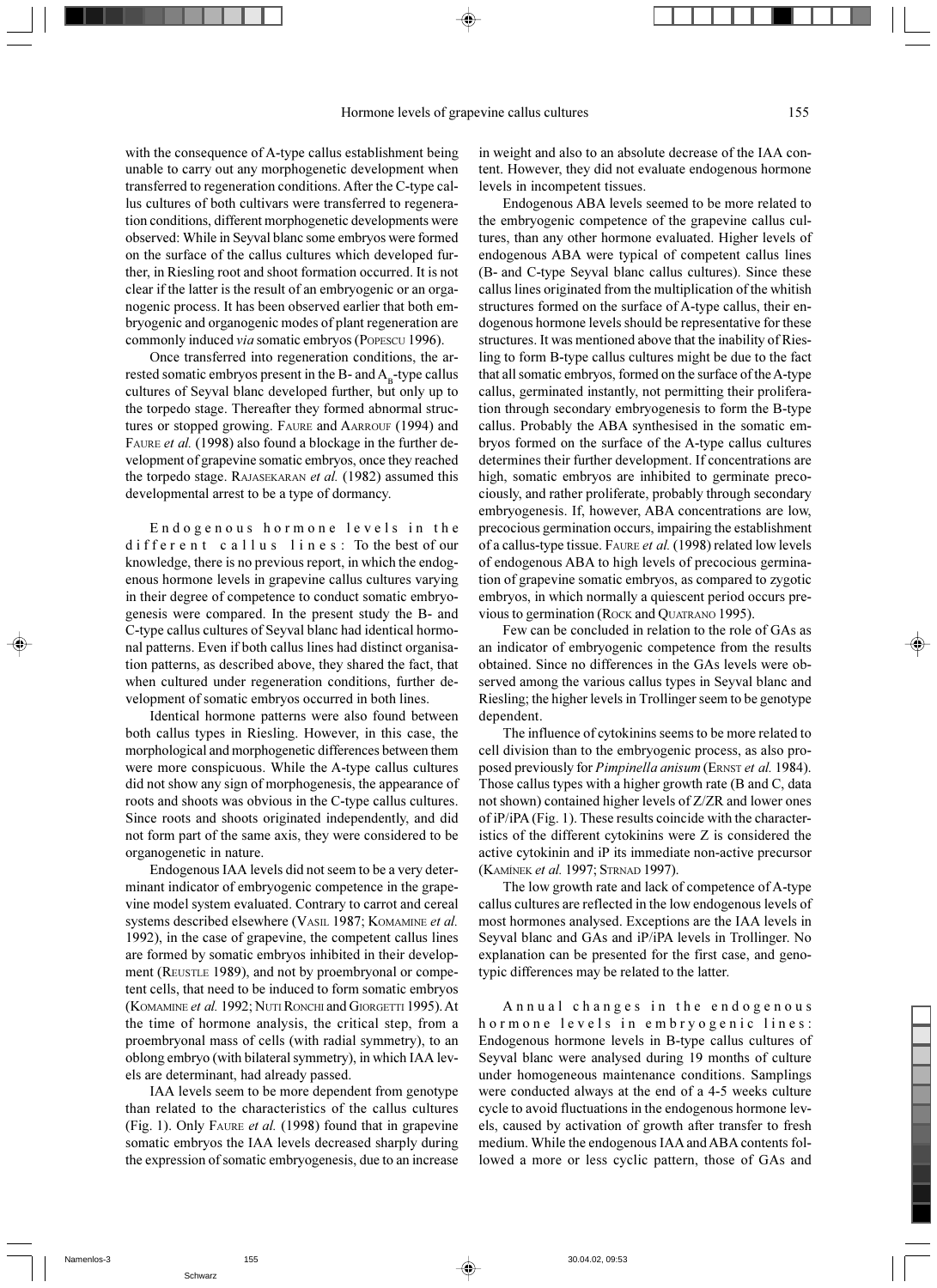cytokinins were more irregular. PAASCH et al. (1997) reported variations in the endogenous hormone contents in carrot tissue cultures during the day, even if the cultures were maintained under constant conditions. Although seasonal variations of hormone concentrations in tissue culture to the best of our knowledge, have not yet been reported, their occurrence is not to be excluded. Using the same Seyval blanc B-type clusters, G. M. REUSTLE and A. MATT (pers. comm.) found seasonal changes in their ability to produce secondary embryos and to germinate and convert to plants. They observed peaks of maximum morphogenetic competence during winter which coincided with peaks of high IAA and ABA accumulation in the tissue determined in the present work (Fig. 2). It seems possible that the higher IAA levels impair the formation of an auxin gradient during the initial steps of embryogenic development. Establishment of such a gradient has been demonstrated to be a prerequisite for development of somatic embryos from competent carrot cells (COOKE et al. 1993). The ABA concentrations were higher in embryogenic callus lines when compared to nonembryogenic lines of callus cultures in carrot (KIYOSUE et al. 1992; JIMÉNEZ and BANGERTH, in press), Pennisetum purpureum (RAJASEKARAN et al. 1987 b) and sugarcane (GUIDERDONI et al. 1995). The role of ABA in somatic embryogenesis may be exerted through regulation of certain genes (e.g. DC8) that are thought to be involved in desiccation and maturation phases of embryogenesis (HATZOPOULOS et al. 1990). RAJASEKARAN et al. (1987 a, b) proposed that ABA can exert its role on somatic embryogenesis by regulating carbohydrate metabolism, via inhibiting  $\alpha$ -amylase activity. There are several examples where applied ABA has been shown to stimulate cell division and DNA synthesis, callus production and shoot morphogenesis, and to inhibit peroxidase activity, a probable reason for IAA inactivation (RAJASEKARAN et al. 1987 a and references therein).

156

The lack of coincidence between peaks of maximal or minimal concentration of the other hormones, with seasonal changes in the embryogenic competence described above, together with the lack of a more detailed knowledge concerning the role of these hormones during the embryogenesis from somatic cells, makes it difficult to postulate a role for them in this phenomenon.

Chilling: Chilling is an effective practice used to increase the germination rate of grapevine somatic embryos (RAJASEKARAN *et al.* 1982). In the present experiment chilling treatment induced the further development of the inhibited somatic embryos of the B-type callus of Seyval blanc with a concomitant reduction in the ABA levels. RAJASEKARAN et al. (1982) reported, that in maturing grapevine somatic embryos, ABA accumulation might be involved in dormancy, and that chilling of these embryos lowered the ABA levels and induced germination. It has been reported that high levels of endogenous as well as applied ABA slows down the growth of somatic embryos and inhibits the precocious germination of grapevine somatic embryos (GOEBEL-TOURAND et al. 1993). FAURE et al. (1998) found that chilling of grape seeds resulted in a dramatic decrease in the ABA content of embryos, while the IAA levels remained unchanged. In the present work, no significant differences between treated and

non-treated callus cultures were found in the endogenous levels of any of the other hormones (IAA, GAs, Z/ZR and iP/iPA). However, even if statistically not significant, the chilled samples contained twice as much endogenous IAA compared to those cultured under normal conditions. The role that endogenous IAA may play during dormancy breakdown has received little attention, compared to the more conspicuous effect of ABA and GAs. In a recent investigation, HERRERA et al. (in prep.) found that breaking dormancy in oil palm zygotic embryos by hydrogen cyanamide caused an increase in the endogenous IAA levels in the treated seeds.

TAKENO et al. (1983) analysed different GA-like substances in mature grape somatic embryos after one, two and 4 weeks of chilling at  $4^{\circ}$ C. They observed that chilling produced a rapid increase in free GA-like substances one week after chilling, but did not find differences in total free GA-like substances during chilling. However, an increase in  $GA$ <sub>1/3/20</sub> was observed after 4 weeks when compared to the corresponding levels after one and two weeks.

#### Acknowledgements

We thank Dr. A. MATT and Dr. G. M. REUSTLE (Staatliche Lehrund Forschungsanstalt für Landwirtschaft, Weinbau und Gartenbau, Neustadt/Wstr.) for providing the original callus cultures. V.M.J. received a German Academic Exchange Service (DAAD) Postgraduate Scholarship.

# References

- BERTLING, I.; BANGERTH, F.; 1995: Changes in hormonal pattern of the new growth of Sclerocarya birrea after rejuvenation treatment with GA, and 'heading back'. Gartenbauwissenschaft 60, 119-124
- BOHNER, J.; BANGERTH, F.; 1988: Effects of fruit set sequence and defoliation on cell number, cell size, and hormone levels of tomato fruits (Lycopersicum esculentum Mill.) within a truss. Plant Growth Regul. 7, 141-155.
- COLBY, S. M.; MEREDITH, C. P.; 1993: Transformation in grapevine (Vitis spp.). In: Y. P. S. BAJAJ (Ed.): Plant Protoplasts and Genetic Engineering IV. Biotechnol. Agric. For. 23, 375-385. Springer Verlag, Berlin.
- COOKE, T. J.; RACUSEN, R. H.; COHEN, J. D.; 1993: The role of auxin in plant embryogenesis. Plant Cell 5, 1494-1495
- COUTOS-THEVENOT, P.; GOEBEL-TOURAND, I.; MAURO, M. C.; JOUANNEAU, J. P.: BOULAY, M.: DELOIRE, A.: GUERN, J.: 1992 a: Somatic embryogenesis from grapevine cells. I. Improvement of embryo development by changes in culture conditions. Plant Cell Tissue Organ Cult. 29, 125-133.
- --; MAES, O.; JOUENNE, T.; MAURO, M. C.; BOULAY, M.; DELOIRE, A.; GUERN, J.; 1992 b: Extracellular protein patterns of grapevine cell suspensions in embryogenic and non-embryogenic situations. Plant Sci. 86. 137-145.
- EMERSHAD, R. I.; RAMMING, D. W.; 1994: Somatic embryogenesis and plant development from immature zygotic embryos of seedless grapes (Vitis vinifera L.). Plant Cell Rep. 14, 6-12.
- ERNST, D.; OESTERHELT, D.; SCHÄFER, W.; 1984: Endogenous cytokinins during embryogenesis in an anise cell culture (Pimpinella anisum L.). Planta 161, 240-245.
- FAURE, O.; AARROUF, J.; 1994: Metabolism of reserve products during development of somatic embryos and germination of zygotic embryos in grapevine. Plant Sci. 96, 167-178.
- --; DEWITTE, W.; NOUGARÈDE, A.; VAN ONCKELEN, H.; 1998: Precociously germinating somatic embryos of *Vitis vinifera* have lower ABA and IAA levels than their germinating zygotic counterparts. Physiol. Plant. 102, 591-595

156